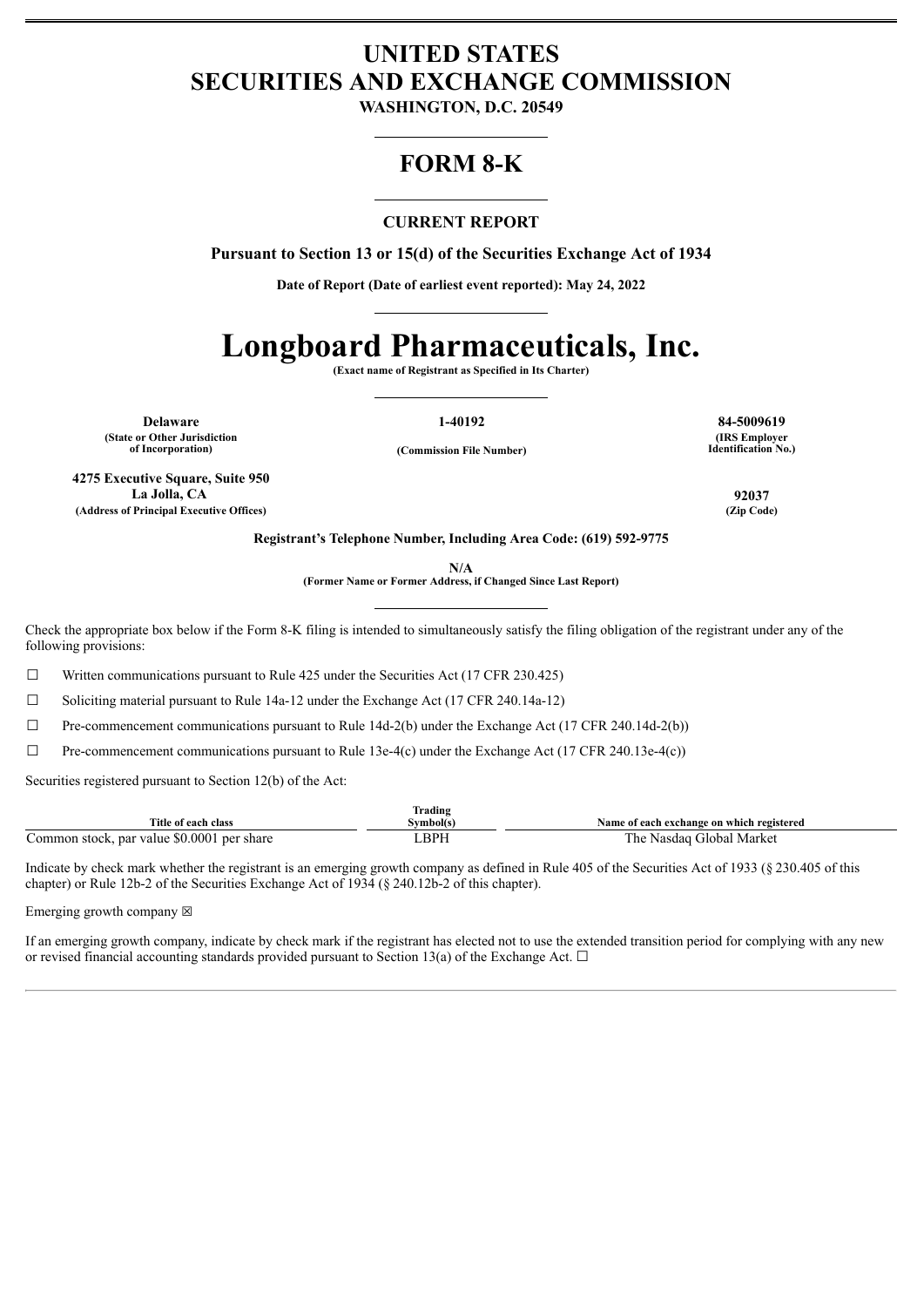In this report, "we" and "our" refer to Longboard Pharmaceuticals, Inc.

### **Item 5.07 Submission of Matters to a Vote of Security Holders.**

We held our 2022 Annual Stockholders' Meeting (the "Annual Meeting") on May 24, 2022. At the Annual Meeting, our stockholders:

- (i) Elected two Class I directors named herein to hold office until our 2025 Annual Stockholders' Meeting.
- (ii) Ratified the selection by the Audit Committee of the Board of Directors of KPMG LLP as our independent registered public accounting firm for the fiscal year ending December 31, 2022.

The tables below set forth the results of the vote of our stockholders for the Annual Meeting.

*Proposal 1: The election of two Class I directors*

 $Proposal$ 

| Director Nominee                                 | For        | Withheld   | <b>Broker Non-Votes</b> |
|--------------------------------------------------|------------|------------|-------------------------|
| Kevin R. Lind                                    | 10,149,808 | 229,942    | 2,020,327               |
| Corinne Le Goff, Pharm.D.                        | 10,149,928 | 229,822    | 2,020,327               |
| 2: The ratification of the selection of KPMG LLP |            |            |                         |
| Votes for approval                               |            | 12,397,567 |                         |
| Votes against approval                           |            |            | 2,010                   |
| Abstentions                                      |            |            | 500                     |
| Broker non-votes                                 |            |            | N/A                     |
|                                                  |            |            |                         |

#### **Item 9.01 Financial Statements and Exhibits. (d) Exhibits.**

| Exhibit No. | Description                                                                 |
|-------------|-----------------------------------------------------------------------------|
| 104         | Cover Page Interactive Data File (embedded within the Inline XBRL document) |